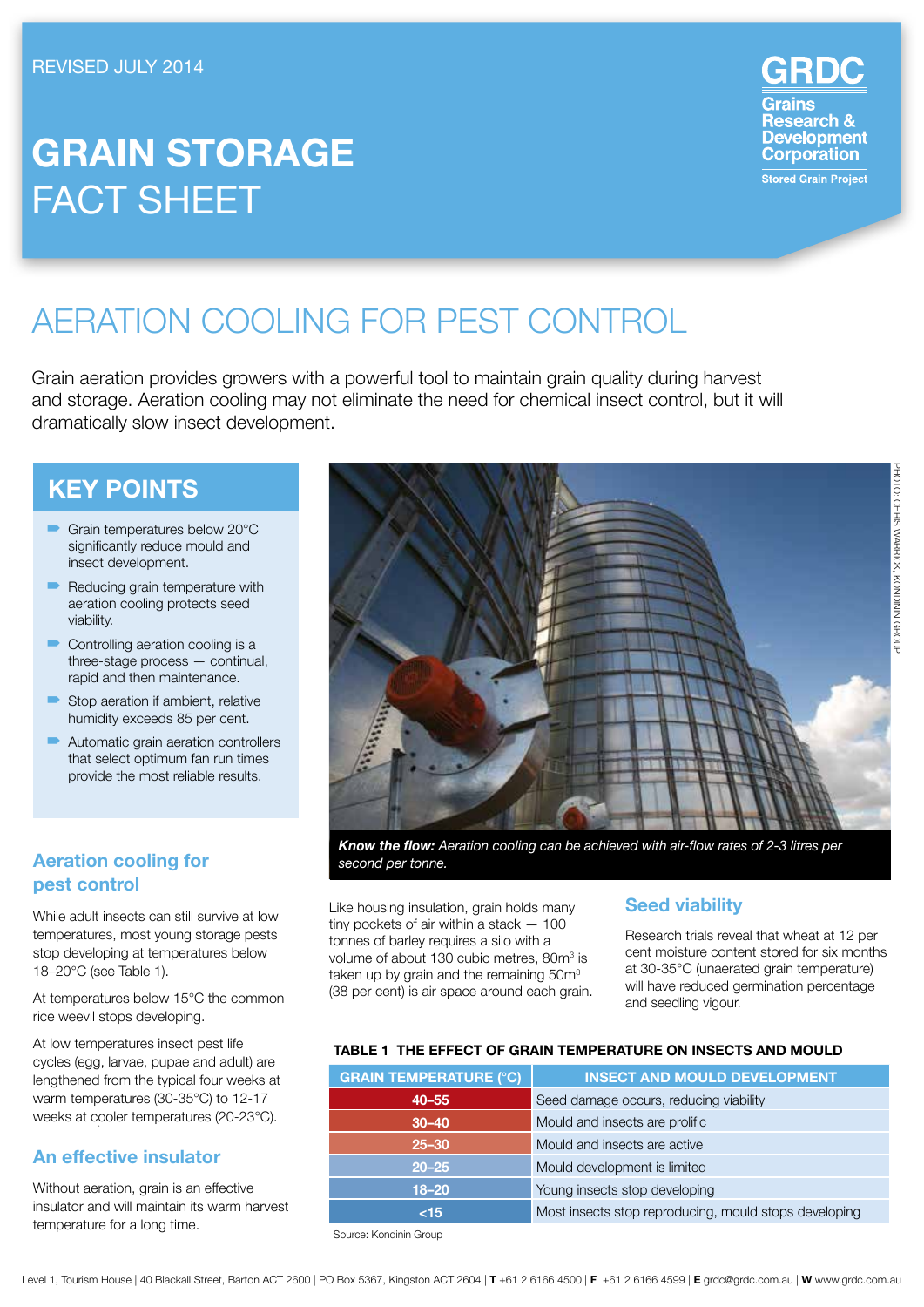## **Aeration cooling**

Aeration cooling can be achieved with air-flow rates of 2–3 litres per second per tonne delivered from fans driven by a 0.37 kilowatt (0.5 horsepower) electric motor for silos around 100t.

Research carried out by the Department of Agriculture, Fisheries and Forestry (DAFF), Queensland shows that with the support of an aeration controller, aeration can rapidly reduce stored grain temperatures to a level that helps maintain grain quality and inhibits insect development.

During trials where grain was harvested at 30°C and 15.5 per cent moisture, grain temperatures rose to 40°C within hours of being put into storage.

An aeration controller was used to rapidly cool grain to 20°C and then hold the grain between 17–24°C during November through to March.

Before replicating similar results on farm, growers need to:

- $\blacktriangleright$  Know the capacity of their existing aeration system.
- Determine whether grain requires drying before cooling can be carried out.
- $\blacksquare$  Understand the effects of relative humidity and temperature when aerating stored grain.
- $\blacksquare$  Determine the target conditions for the stored grain.

### **Air used for cooling grain**

Varying ambient conditions affect stored grain differently depending on the combination of temperature and relative humidity outside the silo and the temperature and moisture content of the stored grain (see Table 2).

Grain with a higher moisture content can be cooled quickly with low-humidity air due to the evaporative cooling effect that occurs inside the storage.

The relative humidity of the ambient air affects the efficiency of grain cooling.

In an ideal world we would select air for cooling that is low in temperature and relative humidity, but these conditions rarely occur.

#### **Air movement within the stack**

Grain at the top of the stack is the hottest, as heat rises through the grain and it is exposed to the head space in the silo (see Figure 1).

#### **TABLE 2 The relationship between air temperature and relative humidity and grain moisture content**

| <b>INLET AIR</b> |              | <b>RESULTING TEMPERATURES IN WHEAT AT</b><br><b>VARYING MOISTURE CONTENTS (°C)</b> |              |  |
|------------------|--------------|------------------------------------------------------------------------------------|--------------|--|
| <b>RH (%)</b>    | <b>10%MC</b> | <b>12%MC</b>                                                                       | <b>14%MC</b> |  |
| 30               | 10.2         | 8.5                                                                                | 7.7          |  |
| 60               | 14           | 11.6                                                                               | 10           |  |
| 30               | 18.7         | 16.1                                                                               | 14.2         |  |
| 60               | 24.1         | 21                                                                                 | 18.8         |  |
| 30               | 27.4         | 24.3                                                                               | 22           |  |
| 60               | 34           | 30.4                                                                               | 27.9         |  |
|                  |              |                                                                                    |              |  |

Source: GRDC

As the air in the head space heats and cools each day, it creates ideal conditions for condensation to form and wet the grain on the top of the stack.

Be aware aeration drying requires specifically-designed equipment and the process is much slower than aeration cooling or hot-air drying.

## **The cooling process**

Operating an aeration fan for cooling requires a planned control program, which is best done with an automatic aeration controller.

But even without an aeration controller growers need to aim for the same run time, following the same process.

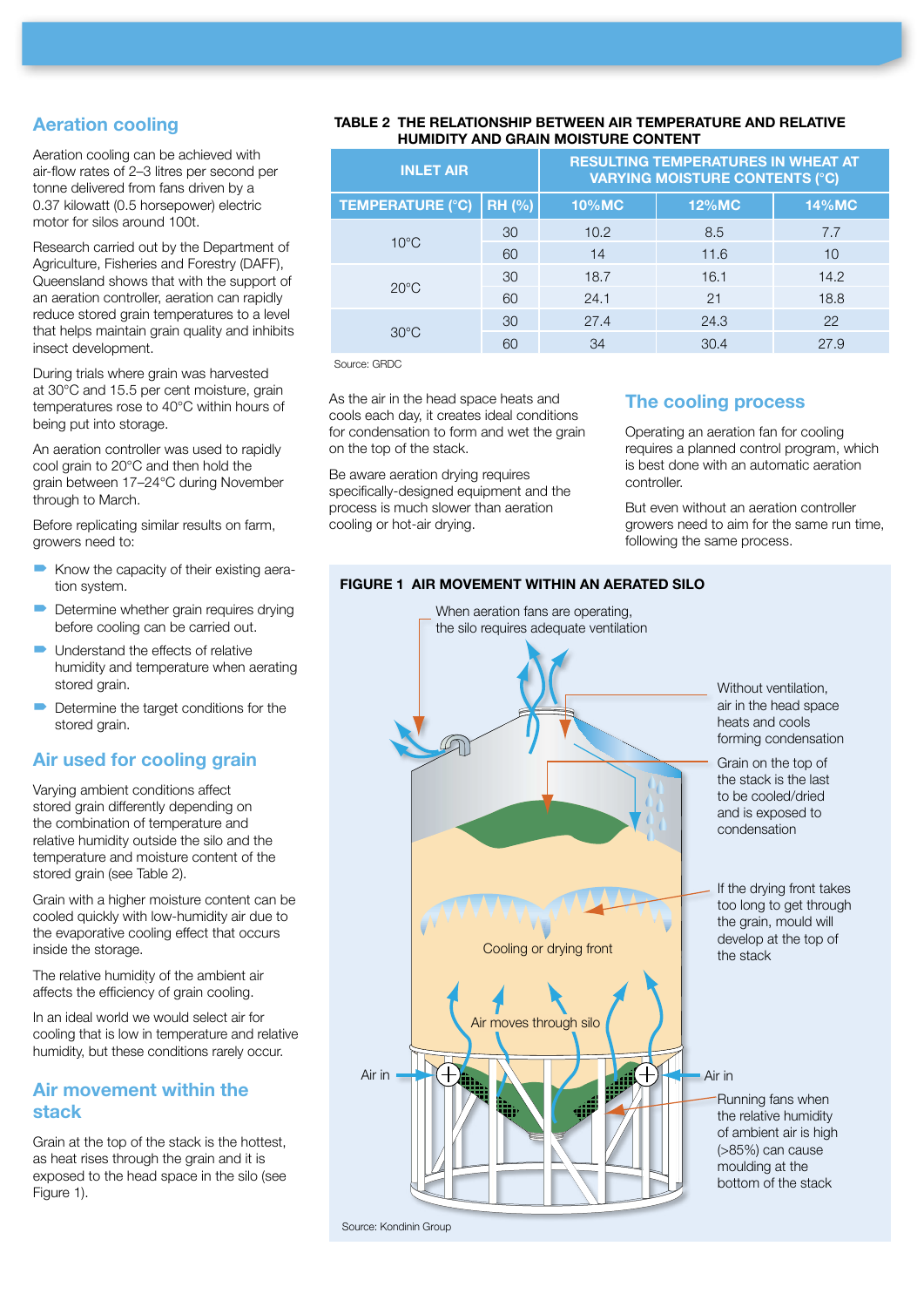Without aeration, grain typically increases in temperature immediately after it enters the storage.

The initial aim is to get maximum air-flow through the grain bulk as soon as it enters storage, to stop it from sweating and heating.

When first loading grain into storage, run the aeration fans continuously from the time the grain covers the aeration ducts for the next 1-3 days, until the cooling front reaches the top of the storage.

However, do not operate the aeration fans on continuous mode if the ambient relative humidity is higher than 85 per cent for extended periods of time as this will wet the grain.

After the aeration fans have been running continuously for 2–3 days to flush out any warm, humid air, reduce run time to 9–12 hours per day during the coolest period, for the next seven days.

The goal is to quickly reduce the grain temperature from the mid 30s°C down to the low 20s°C.

An initial reduction in grain temperature of 10°C ensures grain is less prone to damage and insect attack, while further cooling becomes a more precise task. During this final stage, automated aeration controllers generally run fans during the coolest periods of the day, averaging 100 hours per month.

Grain temperature is gradually reduced as low as possible and then maintained throughout the storage period.

#### **The risks of getting it wrong**

Running aeration fans on timers that are pre-set for the same time each day will not ensure the selection of the most appropriate air for grain quality maintenance.

The biggest risk with running aeration fans without a controller is forgetting or not being available to turn fans off if the relative humidity exceeds 85 per cent.

Operating fans for extended periods of a few hours or days in humid conditions can increase grain moisture and cause moulding.

Aeration controllers are designed to automatically select the best time to run aeration fans. Fans on these systems only run when the conditions will benefit the stored grain.

#### **Cooling or drying — making a choice**

Knowing whether grain needs to be dried or cooled can be confusing but there are some simple rules of thumb.

For longer-term storage grain must be lowered to the correct moisture content.

Grain that is dry enough to meet specifications for sale (12.5 per cent for wheat or 13.5 per cent for sorghum) can be cooled, without drying, to slow insect development and maintain quality.



*Small is sufficient: Aeration cooling fans on cone-bottom silos typically only require 0.37kw (0.5hp) electric motors.*





*Easy cleaning: Ducting creates more even air-flow, but ensure it can be cleaned thoroughly.*